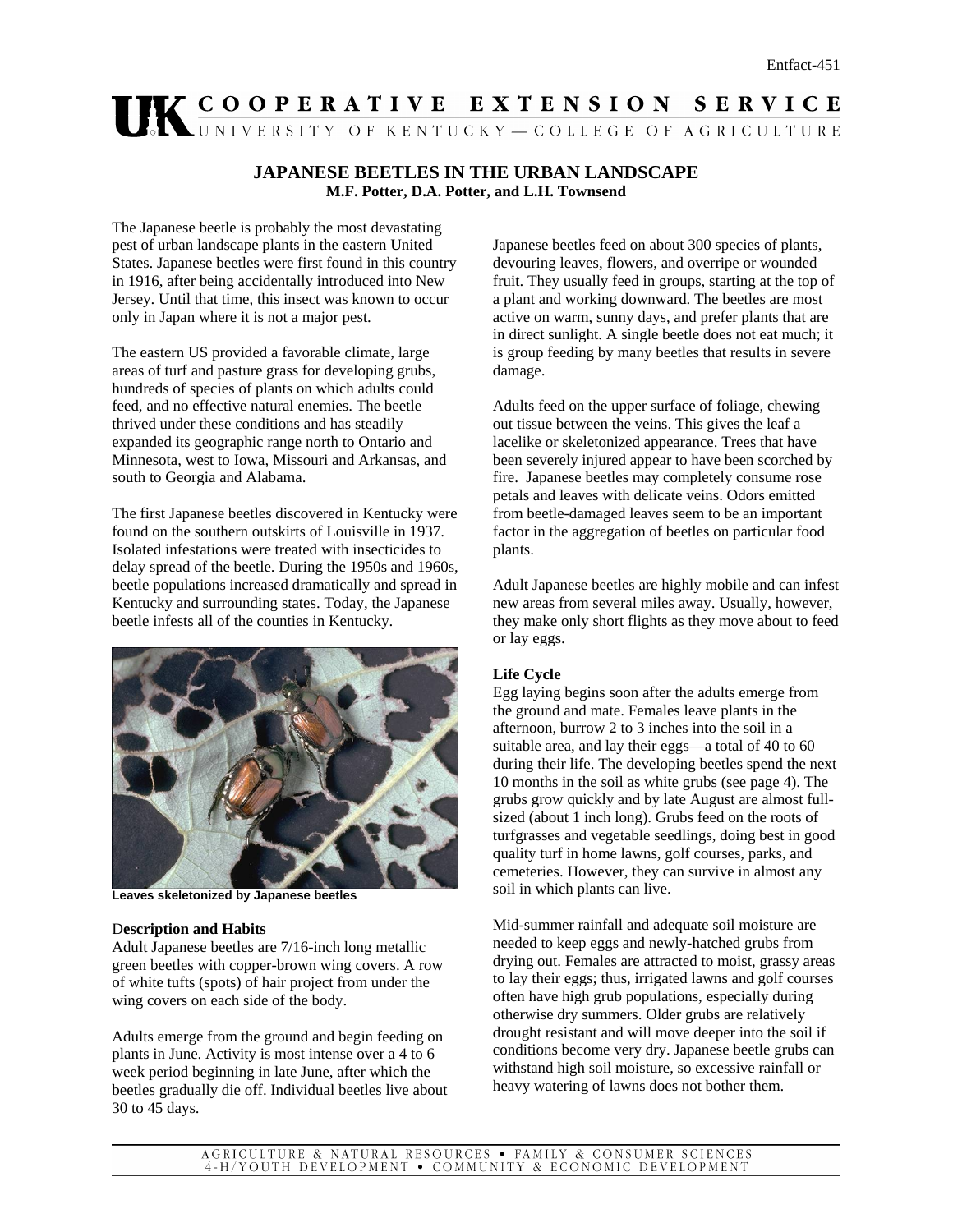As Japanese beetle grubs chew off grass roots, they reduce the ability of grass to take up enough water to withstand the stresses of hot, dry weather. As a result, large dead patches develop in the grub-infested areas. The damaged sod is not well-anchored and can be rolled back like a carpet to expose the grubs. If the damage is allowed to develop to this stage, it may be too late to save the turf. Early recognition of the problem can prevent this destruction.

Japanese beetles overwinter in the grub stage. When the soil cools to about 60°F in the fall, the grubs begin to move deeper. Most pass the winter 2 to 6 inches below the surface, although some may go as deep as 8 to 10 inches. They become inactive when soil temperature falls to about 50°F.

When soil temperature climbs above 50°F in the spring, the grubs begin to move up into the root zone. Following a feeding period of 4-6 weeks, the grubs pupate in an earthen cell and remain there until emerging as adults.



**Adult Japanese beetles** 

#### **Control**

From a management standpoint, it is important to recognize that both the adults and grubs can cause damage. Moreover, since Japanese beetle adults are capable of flying in from other areas, controlling one life stage will not preclude potential problems with the other. Options for protecting trees, shrubs, and flowers from adult Japanese beetles are presented below. Control of the grub stage requires properly timed applications of a soil insecticide to infested turf. Diagnosis and control of white grubs in turf is discussed in a companion publication, Kentucky Cooperative Extension Service publications ENT-10, "Controlling White Grubs" and Entfact 441, "Insecticides for Controlling of White Grub in Kentucky Turfgrass."

## **Plant Selection**

Careful selection of plant species when replacing or adding to your landscape is the key to avoiding annual battles with Japanese beetles. Some species and cultivars are highly preferred by the adults and should be avoided where the beetle is abundant. Plants that are especially prone to damage include roses, grapes, lindens, sassafras, Norway maple, Japanese maple, purple-leaf plum, and others (Table 1). Many varieties of flowering crabapples are also severely attacked by the beetles, although some cultivars are resistant.



**Roses are highly susceptible to Japanese beetles** 

| Table 1. Landscape Plants Likely to be Attacked by |  |
|----------------------------------------------------|--|
| <b>Adult Japanese Beetles.</b>                     |  |

| Scientific name        | <b>Common name</b>                         |  |  |
|------------------------|--------------------------------------------|--|--|
| Acer palmatum          | Japanese maple                             |  |  |
| Acer platanoides       | Norway maple                               |  |  |
| Aesculus hippocastanum | Horsechestnut                              |  |  |
| Althaea rosea          | Hollyhock                                  |  |  |
| Betula populifolia     | Gray birch                                 |  |  |
| Castanea dentata       | American chestnut                          |  |  |
| Hibiscus syriacus      | Rose-of-Sharon, Shrub<br>Althea            |  |  |
| Juglans nigra          | <b>Black walnut</b>                        |  |  |
| Malus species          | Flowering crabapple,<br>apple              |  |  |
| Platanus acerifolia    | London planetree                           |  |  |
| Populus nigra italica  | Lombardy poplar                            |  |  |
| Prunus species         | Cherry, black cherry,<br>plum, peach, etc. |  |  |
| Rosa species           | Roses                                      |  |  |
| Sassafras albidum      | Sassafras                                  |  |  |
| Sorbus americana       | American mountain ash                      |  |  |
| Tilia americana        | American linden <sup>2</sup>               |  |  |
| Ulmus americana        | American elm                               |  |  |
| Ulmus procera          | English elm                                |  |  |
| Vitis species          | Grape                                      |  |  |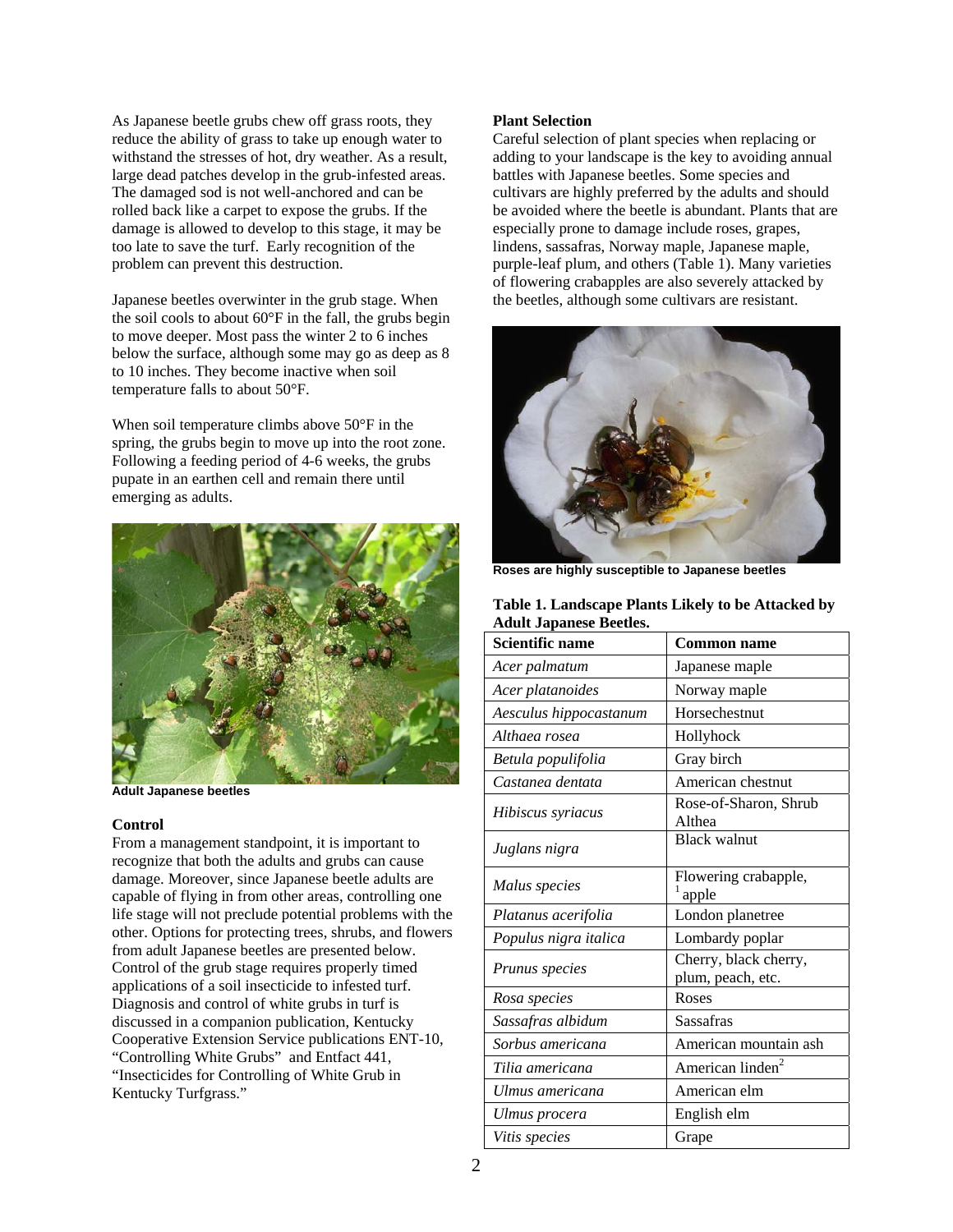1 Some cultivars (e.g. Baccata v. jackii, Jewelberry, Harvest Gold, Louisa) are relatively resistant. See Kentucky Cooperative Extension Service publication ID-68, "The Flowering Crabapple," for more information.

<sup>2</sup>Tilia tomentosa 'Sterling' and Tilia americana 'Legend' are less susceptible than other lindens.

Fortunately, many common trees and shrubs are much less attractive to Japanese beetles (Table 2). These differences in susceptibility should be considered when selecting plant species and cultivars for use in Japanese beetle-infested areas.

| Table 2. Landscape Plants Seldom Damaged by |  |  |
|---------------------------------------------|--|--|
| <b>Adult Japanese Beetles.</b>              |  |  |

| <b>Scientific name</b>                                                                                                                                                              | <b>Common name</b>     |  |  |
|-------------------------------------------------------------------------------------------------------------------------------------------------------------------------------------|------------------------|--|--|
| Acer negundo                                                                                                                                                                        | Boxelder*              |  |  |
| Acer rubrum                                                                                                                                                                         | Red maple              |  |  |
| Acer saccharinum                                                                                                                                                                    | Silver maple           |  |  |
| <b>Buxus</b> sempervirens                                                                                                                                                           | <b>Boxwood</b>         |  |  |
| Carya ovata                                                                                                                                                                         | Shagbark hickory*      |  |  |
| Cornus florida                                                                                                                                                                      | Flowering dogwood      |  |  |
| Diospyros virginiana                                                                                                                                                                | Persimmon*             |  |  |
| Euonymus species                                                                                                                                                                    | Euonymus (all species) |  |  |
| Fraxinus americana                                                                                                                                                                  | White ash              |  |  |
| Fraxinus pennsylvanica                                                                                                                                                              | Green ash              |  |  |
| Ilex species                                                                                                                                                                        | Holly (all species)    |  |  |
| Juglans cinerea                                                                                                                                                                     | Butternut*             |  |  |
| Liriodendron tulipifera                                                                                                                                                             | Tuliptree              |  |  |
| Liquidamar styraciflua                                                                                                                                                              | American sweetgum*     |  |  |
| Magnolia species                                                                                                                                                                    | Magnolia (all species) |  |  |
| Morus rubra                                                                                                                                                                         | Red Mulberry           |  |  |
| Populus alba                                                                                                                                                                        | White poplar           |  |  |
| Pyrus communis                                                                                                                                                                      | Common pear*           |  |  |
| Quercus alba                                                                                                                                                                        | White oak*             |  |  |
| Quercus coccinea                                                                                                                                                                    | Scarlet oak*           |  |  |
| Quercus rubra                                                                                                                                                                       | Red oak*               |  |  |
| Ouercus velutina                                                                                                                                                                    | Black oak*             |  |  |
| Sambucus canadensis                                                                                                                                                                 | American elder*        |  |  |
| Syringa vulgaris                                                                                                                                                                    | Common lilac           |  |  |
| Most evergreen ornamentals, including Abies (fir),<br>Juniperus, Taxus, Thuja (arbor vitae), Rhododendron,<br>Picea (spruce), Pinus (pine) and Tsuga (hemlock) are<br>not attacked. |                        |  |  |

\*Species marked with an asterisk may suffer occasional light feeding.

Japanese beetles are also fond of certain weeds and non-cultivated plants such as bracken, elder, multiflora rose, Indian mallow, poison ivy, smartweed, and wild grape. Elimination of these plants whenever practical destroys these continuous sources of infestation. Although plant selection is important, other approaches must obviously be used to protect susceptible plants that are already established in landscapes.

# **Physical Removal and Exclusion**

Removing beetles by hand may provide adequate protection for small plantings, especially when beetle numbers are low. The presence of beetles on a plant attracts more beetles. Thus, by not allowing beetles to accumulate, plants will be less attractive to other beetles.

One of the easiest ways to remove Japanese beetles from small plants is to shake them off early in the morning when the insects are sluggish. The beetles may be killed by shaking them into a bucket of soapy water. Highly valued plants such as roses can be protected by covering them with cheesecloth or other fine netting during the peak of beetle activity.

## **Chemical Control**

Many insecticides are labeled for use against adult Japanese beetles. Examples include pyrethroid products such as cyfluthrin (Tempo, Bayer Advanced Lawn & Garden Multi-Insect Killer), bifenthrin (TalstarOne, Onyx), deltamethrin (Deltagard), lambda cyhalothrin (Scimitar, Spectracide Triazicide), esfenvalerate (Ortho Bug-B-Gon Garden & Landscape Insect Killer) and permethrin (Spectracide Bug Stop Multi-Purpose Insect Control Concentrate and other brands). Carbaryl (Sevin and other brand names) too is effective. The pyrethroid products generally provide 2-3 weeks protection of plant foliage while carbaryl affords 1-2 weeks protection. For those seeking a botanical alternative, Neem products such as Azatrol or Neem-Away (Gardens Alive), or Pyola (pyrethrins in canola oil) provide about 3-4 days deterrence of Japanese beetle feeding. Insecticidal soap, extracts of garlic, hot pepper, or orange peels, and companion planting, however, are generally ineffective. With all products, foliage and flowers should be thoroughly treated. The application may need to be repeated to prevent reinfestation during the adult flight period. Follow label directions and avoid spraying under windy conditions or when bees are foraging. Be sure the insecticide is registered for use on the plant or crop you intend to spray. If it is a food crop, note the minimum number of days that must be observed between the date of the last application and the date of harvest.

Because Japanese beetles are attracted to favored host plants from a considerable distance, controlling white